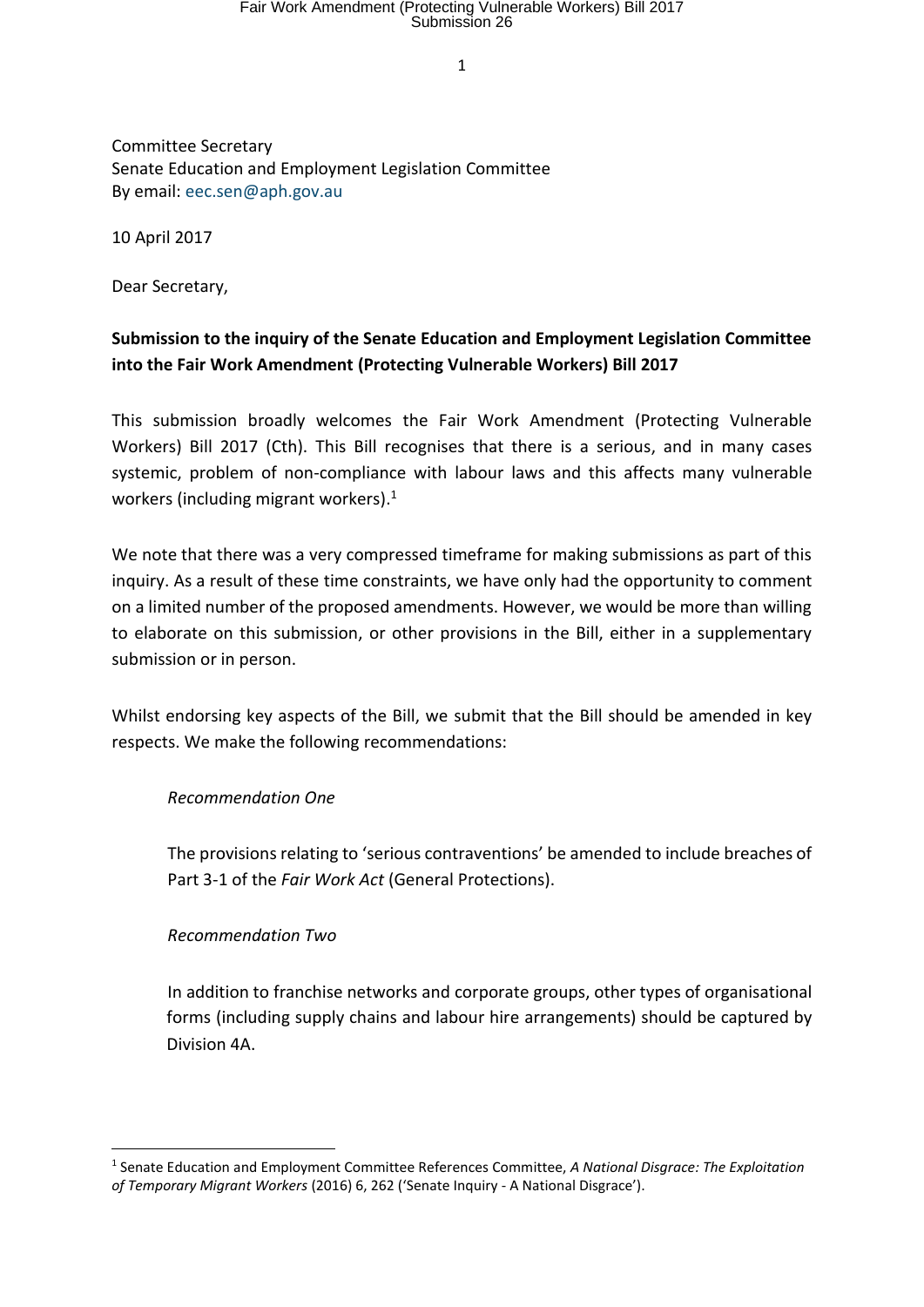$\overline{2}$ 

## *Recommendation Three*

To reduce confusion and enhance clarity, the terms 'franchisee entity' and 'responsible franchisor entity' in s 558A should be defined to more closely reflect the definitions of similar terms (such as 'franchise', 'franchisor' and 'franchisee) in the Franchising Code of Conduct.

## *Recommendation Four*

Amendments to section 325 of the *Fair work Act* should be changed to:

- Clarify that a 'requirement' can be imposed through unlawful conduct;
- Elaborate on the meaning of 'unreasonable' as provided under the Explanatory Memorandum to the Bill;
- Remove the requirement of benefit for the employer or a party-related to the employer in relation to 'unreasonable' payments; and
- Extend to prospective employers and employees.

## *Recommendation Five*

Part 4, Schedule 1 of the Bill be amended so that the powers it proposes can only be exercised in relation to workers whose rights under the *Fair Work Act* are suspected to have been breached when there are compelling reasons.

#### *Recommendation Six*

- Recommendation 24 of the Senate report, *A National Disgrace: The Exploitation of Temporary Migrant Workers* (2016) should be adopted; or
- The proposal for a new ministerial direction made by Redfern Legal Centre should be adopted.

#### *Recommendation Seven*

A 'firewall' should be enacted between the Fair Work Ombudsman and the Department of Immigration and Border Protection that prevents the provision of information by the Ombudsman to the Department in relation to workers who have contacted the Ombudsman.

The analysis behind our recommendations is set out below.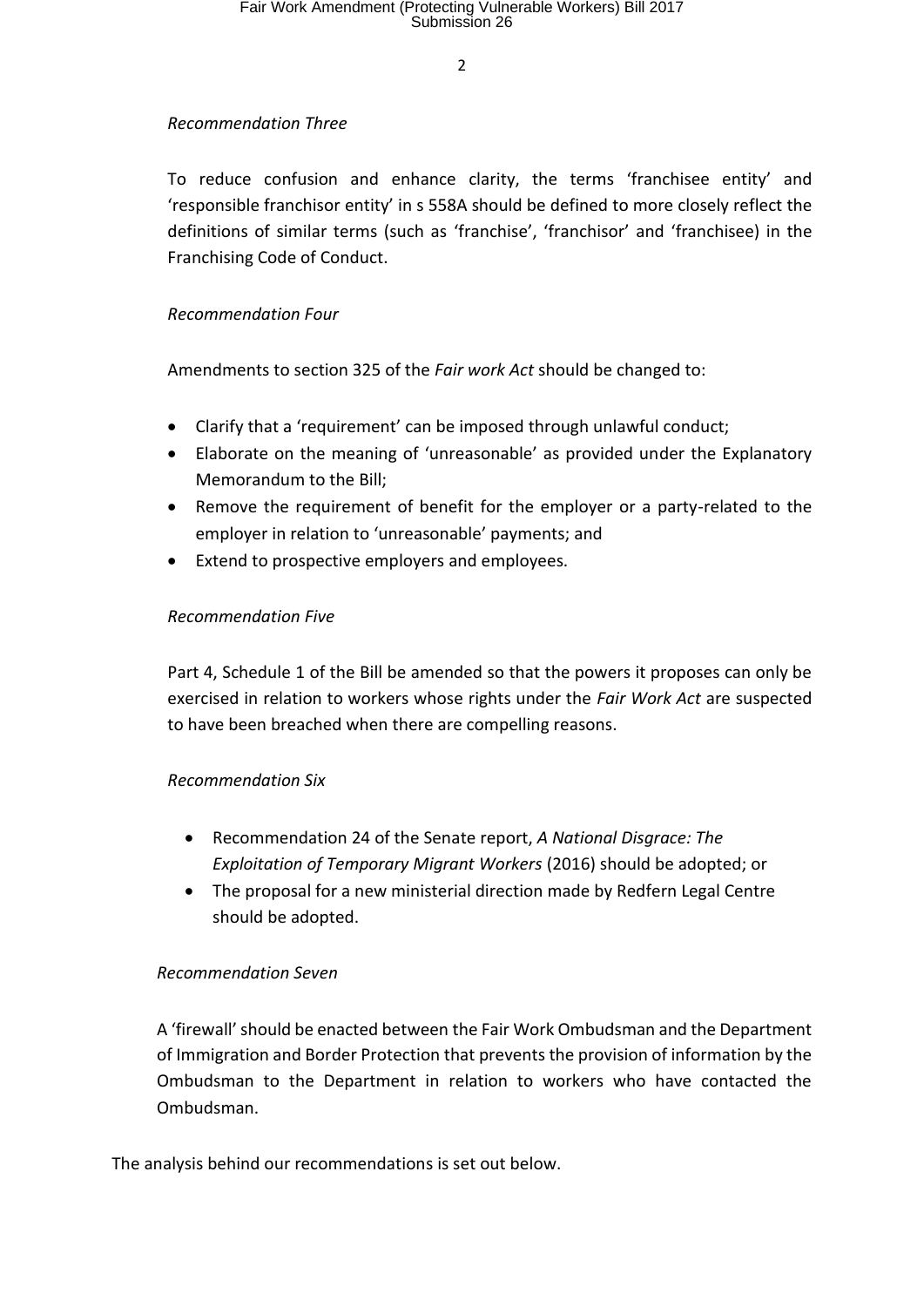## *Schedule 1, Part 1 – Increasing maximum penalties for contraventions of certain civil remedy provisions*

We welcome the amendments relating to 'serious contraventions' in order to deal with breaches by employers that are deliberate and systematic. We also welcome the increase in the maximum penalty for breaching the obligations in relation to employee records and payslips respectively found in sections 535 and 536 of the *Fair Work Act 2009* (Cth).

These amendments relating to 'serious contraventions, however, suffer from a shortcoming in that they do not extend to breaches of Part 3-1 of the *Fair Work Act 2009* (Cth) (General Protections).<sup>2</sup> In our view, this is a serious omission. There is clear evidence that the exploitation of migrant workers is *not* restricted to non-payment and under-payment and, in many cases, involves breaches of the rights under Part 3-1 of the *Fair Work Act*, including provisions relating to adverse action and sham contracting.

In relation to adverse action, we note the Fair Work Ombudsman's report into the Baiada Group found the workers on 417 visas to be subject to discrimination. <sup>3</sup> The Senate report, *A National Disgrace: The Exploitation of Temporary Migrant Workers,* similarly received evidence of discrimination in relation to 457 visa holders.<sup>4</sup> It also documented a contract used by Thiess Services Pty Ltd - which considers itself 'the world's largest mining services provider'<sup>5</sup> - that allowed Thiess to dismiss a worker if 'engaging in trade union activities'.<sup>6</sup> Recently, a Fairfax expose on the Seasonal Worker Program reported that some of the workers brought under this program were told that '(i)f you want to come back (to Australia), you have to leave the union'.<sup>7</sup>

We also note that the sham contracting provisions of the FW Act are not subject to the increased penalty regime relating to 'serious contraventions'. This is another significant omission given that there is growing evidence of businesses incorrectly classifying employees as independent contractors – either directly or via intermediaries – in a bid to circumvent

<sup>&</sup>lt;sup>2</sup> Items 3 to 12, Part 1, Schedule 1 of the Fair Work Amendment (Protecting Vulnerable Workers) Bill 2017 (Cth) ('Vulnerable Workers Bill') do *not* amend subsection 539(2) (cell at table item 11, column 4).

<sup>3</sup> Fair Work Ombudsman, *A Report on the Fair Work Ombudsman's Inquiry into the Labour Procurement Arrangements of the Baiada Group in New South Wales* (2015) 3.

<sup>4</sup> Senate Inquiry - A National Disgrace, above n 1, 153-154.

<sup>5</sup> See https://www.thiess.com.

<sup>6</sup> Senate Inquiry – A National Disgrace, above n 1, 154-155.

<sup>7</sup> Nick McKenzie and Nick Toscano, 'Seasonal Workers Program pickers told I fthey join a union they'll get no work', *The Sydney Morning Herald*, 12 March 2017[, http://www.smh.com.au/business/seasonal-workers](http://www.smh.com.au/business/seasonal-workers-warned-if-they-join-a-union-theyll-get-no-work-20170309-guujgv.html)[warned-if-they-join-a-union-theyll-get-no-work-20170309-guujgv.html.](http://www.smh.com.au/business/seasonal-workers-warned-if-they-join-a-union-theyll-get-no-work-20170309-guujgv.html)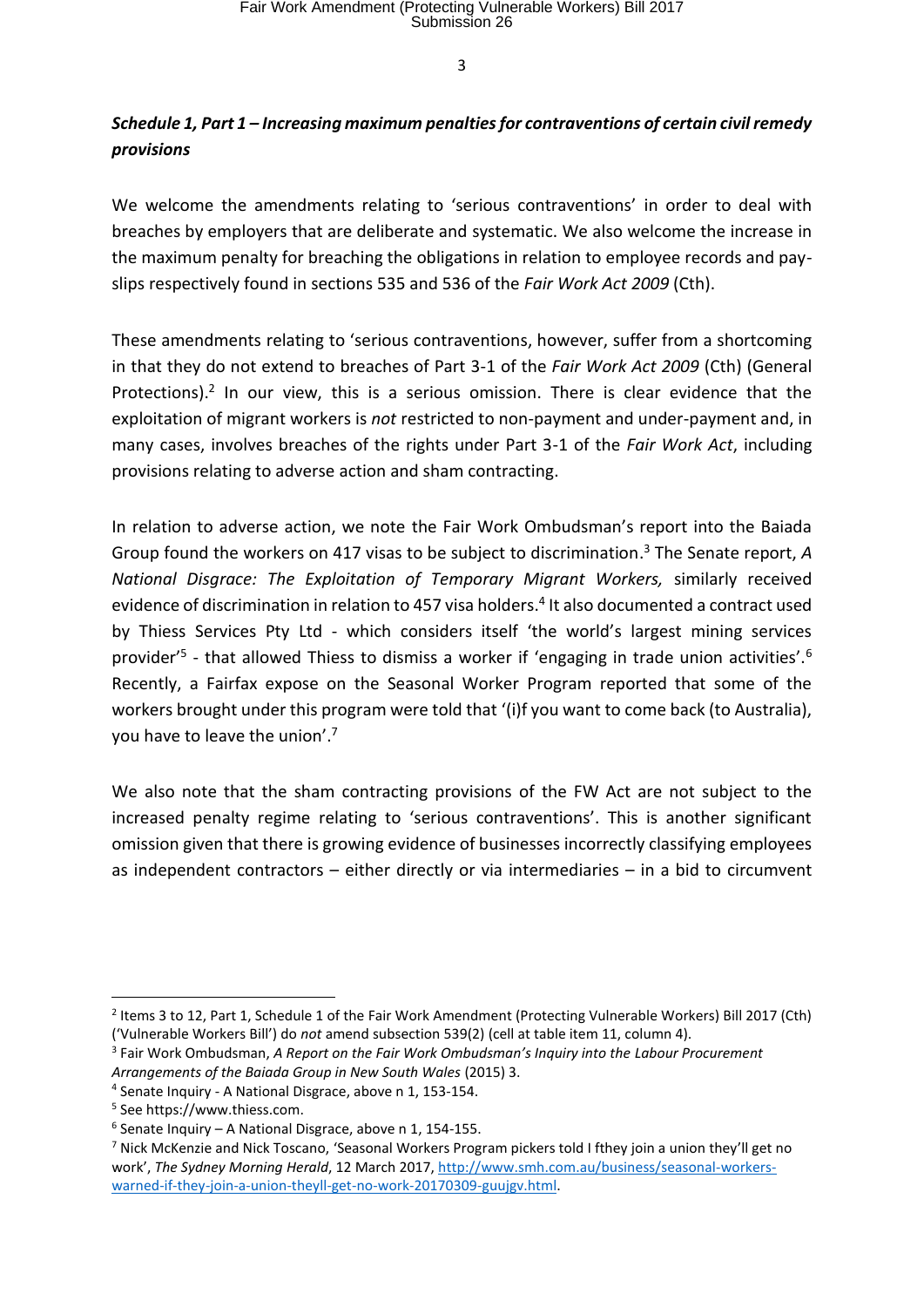minimum employment standards set by the FW Act (and relevant industrial instruments) $8$ including in relation to temporary migrant workers.<sup>9</sup>

Finally, we recognise that the proposed ten-fold increase in maximum penalties is designed to provide an 'effective deterrent'<sup>10</sup> to potential wrongdoers. In a number of previous articles, we have strongly advocated for a significant uplift in the maximum penalties available under the FW Act on this basis.<sup>11</sup> However, we also note that some of our more recent research on employer behaviour under the FW Act suggests that the relationship between deterrence and compliance is not necessarily straightforward or in line with theoretical expectations.<sup>12</sup> In particular, our research suggests that: '[w]e must be wary of falling for the simple fairy tale that higher sanctions lead to greater compliance.<sup>'13</sup> In addition to increasing the available penalties, it is critical (if not more so) to increase the perceived risk of detection. To achieve this aim, it is necessary to ensure that the relevant regulator, the FWO, is sufficiently resourced and supported in seeking out non-compliance and stemming its spread in layers of the labour market which are populated by vulnerable workers. The proposed reforms in relation to record-keeping and investigation powers are vital in this respect.<sup>14</sup>

## *Recommendation One*

The provisions relating to 'serious contraventions' be amended to include breaches of Part 3-1 of the *Fair Work Act* (General Protections).

## *Schedule 1, Part 2 – Liability of responsible franchisor entities and holding companies*

## *General Comments*

The proposal to hold franchisor entities and holding companies responsible for prescribed contraventions of the FW Act occurring within their business networks is an essential and

<sup>8</sup> See, eg, *Fair Work Ombudsman v Quest South Perth Holdings Pty Ltd* (2015) 326 ALR 470; and Fair Work Ombudsman, *Sham Contracting and the Misclassification of Workers in the Cleaning Services, Hair and Beauty and Call Centre Industries – Report* (November 2011); Fair Work Building and Construction, *Working Arrangements in the Building and Construction Industry* (2012); Brian Howe et al, *Lives on Hold: Unlocking the Potential of Australia's Workforce* (The Independent Inquiry into Insecure Work in Australia, Australia, 2012). 9 Senate Inquiry – A National Disgrace, above n 1*,* 326.

 $10$  Ibid.

<sup>&</sup>lt;sup>11</sup> See, eg, Tess Hardy, John Howe and Sean Cooney, 'Less Energetic but More Enlightened? Exploring the Fair Work Ombudsman's Use of Litigation in Regulatory Enforcement' (2013) 35 *Sydney Law Review* 565; and Tess Hardy, 'Who Should be Held Liable for Workplace Contraventions and On What Basis?' (2016) 29 *Australian Journal of Labour Law* 78.

 $12$  See, eg, John Howe and Tess Hardy, 'Business Responses to Fair Work Ombudsman Compliance Activities' (Centre for Employment and Labour Relations Law, Research Report, January 2017).

<sup>&</sup>lt;sup>13</sup> Christine Parker and Vibeke Lehmann Nielsen, 'Deterrence and the Impact of Calculative Thinking on Business Compliance with Competition and Consumer Regulation' (2011) 56(2) *The Antitrust Bulletin* 377, 415. <sup>14</sup> See, eg, Schedule 1, Parts 4-6 of the Vulnerable Workers Bill.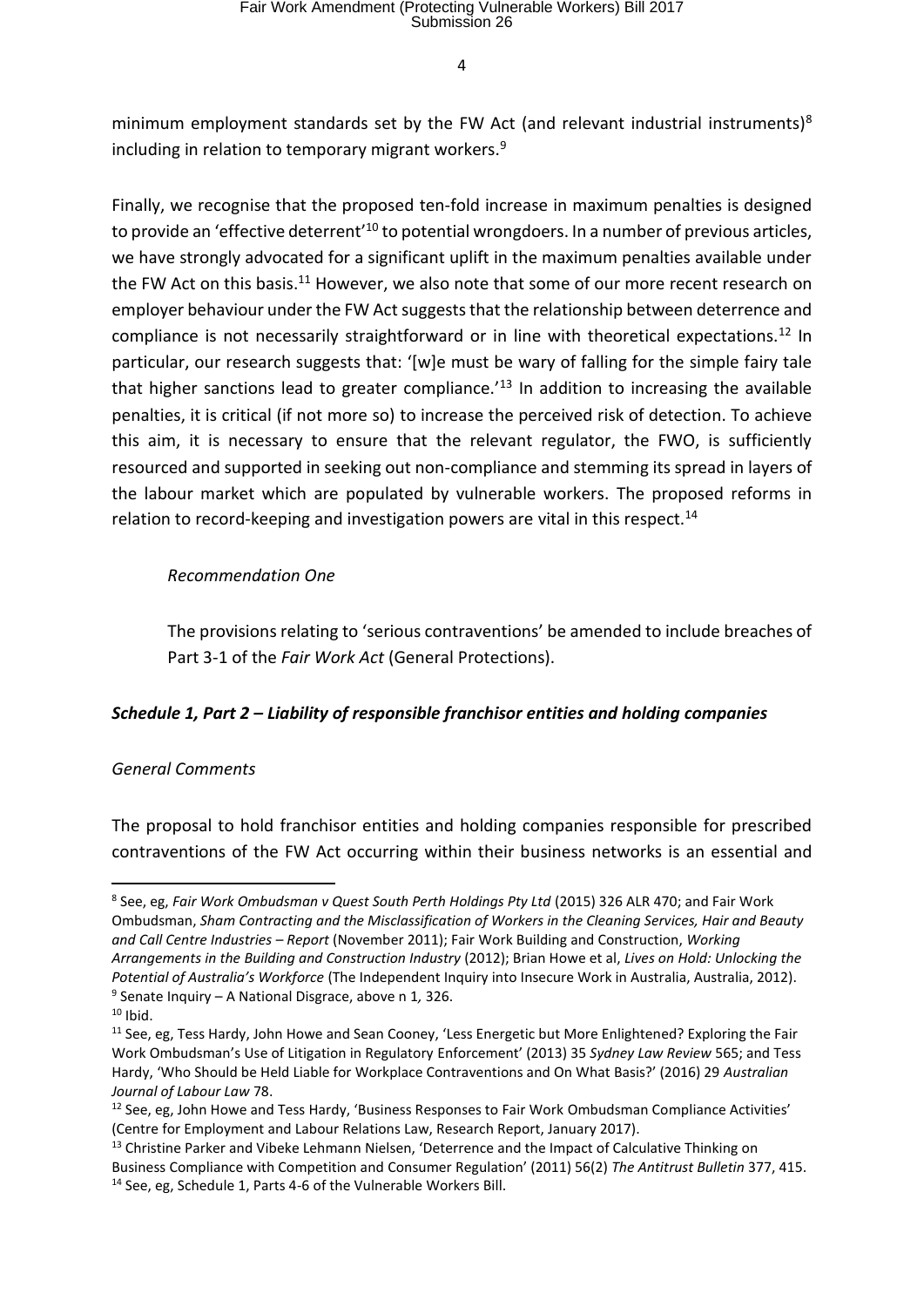appropriate extension of the existing regulatory framework. In particular, Part 2 of Schedule 1 reflects the evolution of work in modern society in that it recognises, at least with respect to corporate groups and franchise networks, that key conditions of employment, and compliance behaviour, may be determined, directly or indirectly, by organisations outside and beyond the putative employer. The proposed reform also recognises that it is no longer acceptable for lead firms, such as franchisors and holding companies, to 'have it both ways'<sup>15</sup> – to exercise high levels of influence over the performance of work, and yet remain legally insulated from the problems this may create.

We acknowledge that franchising is an important and growing part of the Australian labour market and that there is a great diversity in franchising models and systems across a range of different industries. Further, we do not believe that all franchise networks are constructed, or controlled, in such a way as to promote or permit systemic underpayment of workers. However, over the past 18 months or more, we have witnessed a seemingly endless wave of stories of serious worker exploitation and intimidation in a number of well-known franchises, including 7-Eleven.<sup>16</sup> Pizza Hut.<sup>17</sup> Caltex.<sup>18</sup> Domino's Pizza<sup>19</sup> and United Petroleum.<sup>20</sup> In our view, the proposed reform represents a positive step forward in terms of addressing the pernicious and persistent problems associated with the recovery of civil penalties and underpayments against firms who seek to evade their employment law responsibilities through the use of corporate vehicles, contractual devices and insolvency. It is clear that the current laws, and voluntary mechanisms, are not working effectively in promoting and ensuring widespread employer compliance with minimum employment standards.<sup>21</sup>

While there are practical advantages and efficiency arguments which support the legal pursuit of lead firms, especially where the direct employer entity is judgment-proof, the ascription of liability to such firms can be normatively justified on a number of other grounds. In our view, making lead firms, such as franchisors and holding companies, liable for employment contraventions is defensible where:

a) the lead firm has *caused* the direct employer to contravene the law;

 $\overline{\phantom{a}}$ 

<sup>15</sup> David Weil, *The Fissured Workplace: Why Work Became So Bad for So Many and What Can Be Done to Improve It* (Harvard University Press, 2014).

<sup>16</sup> Fair Work Ombudsman, *A Report of the Fair Work Ombudsman's Inquiry into 7-Eleven: Identifying and*  Addressing the Drivers of Non-compliance in the 7-Eleven Network (April 2016).

<sup>17</sup> Adele Ferguson, 'Wage fraud: Pizza Hut hit with fines', *The Sydney Morning Herald*, 27 January 2017.

<sup>18</sup> Adele Ferguson and Mario Christodoulou, 'Caltex doubles down on wage fraud', *The Sydney Morning Herald*, 4 November 2016.

 $19$  Adele Ferguson and Mario Christodoulou, 'The Domino's effect: How Australia's biggest pizza chain has squeezed franchisees while its franchisees have underpaid workers and exploited migrant labour and its investors have made millions', *The Sydney Morning Herald*,

<sup>&</sup>lt;sup>20</sup> Adele Ferguson and Sarah Danckert, 'United Petroleum blasted by Fair Work Ombudsman for underpaying staff', *The Sydney Morning Herald*, 6 April 2017.

<sup>21</sup> Nick Toscano, 'Fair Work Ombudsman warns of cutting ties with Domino's amid wages saga', *The Sydney Morning Herald*, 2 March 2017.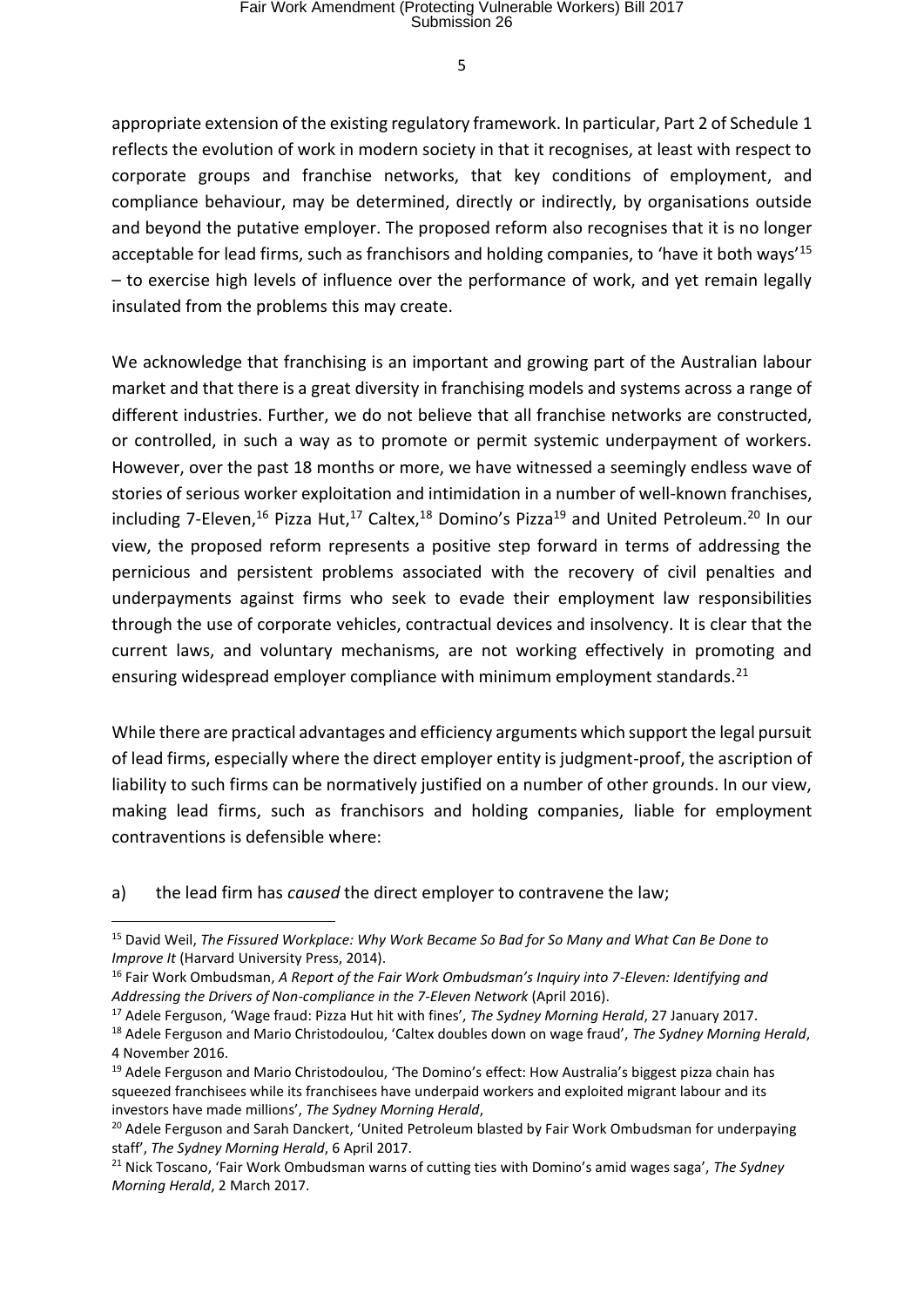- b) the lead firm has, directly or indirectly, *benefited* from the contraventions;
- c) the lead firm has power to *prevent* or *deter* workplace contraventions taking place; and/or
- d) the behaviour of the lead firm increases social costs and invites *moral sanction* this is especially relevant where the lead firm has made public representations that it is committed to ensuring workplace relations compliance throughout its business, supply chain or franchise network.<sup>22</sup>

The FWO's findings in the 7-Eleven Inquiry lend weight to many of these normative justifications. For example, 7-Eleven Stores has vigorously denied that the viability of the 7- Eleven franchise system is (or was) dependent on franchisees underpaying their staff. The FWO also acknowledged that 7-Eleven Stores 'does not directly benefit when a franchisee underpays their workers'.<sup>23</sup> However, the regulator went on to observe that the franchisor gains an indirect benefit from the (often misguided) perception of store profitability in so far as it allows the store to continue to trade and to generate revenue and other fees for 7-Eleven Stores.<sup>24</sup> In addition, the FWO noted, as part of its Inquiry, that 7-Eleven Stores was in a position to prevent workplace contraventions amongst its franchisees, given that it 'controlled the settings of the system in which the franchisee employers operated'<sup>25</sup> and had the resources and capacity to detect and deter franchisee non-compliance. Finally, the FWO found that while 7-Eleven Stores ostensibly promoted compliance with workplace standards, it 'did not adequately detect or address deliberate non-compliance and as a consequence compounded it.'<sup>26</sup> While the 7-Eleven franchise structure is somewhat unique, the issues identified above are not isolated to this particular network. Rather, in our view, similar issues of systemic workplace non-compliance have arisen in other franchise networks, such as Caltex and Domino's Pizza.

The significant legal reform set out in Schedule 1, Part 2 has been welcomed by some, and resisted by others. The FWO has expressed hope that these new laws 'will help to change the attitude of some head franchisors about the investment required<sup>'27</sup> to ensure compliance. However, a recent survey of franchisors found that a majority opposed the introduction of

<sup>&</sup>lt;sup>22</sup> See Tess Hardy, 'Good Call: Extending Liability for Employment Contraventions Beyond the Direct Employer' in Ron Levy, Molly O'Brien, Simon Rice, Pauline Ridge and Margaret Thornton (eds) *New Directions for Law in Australia: Essays in Contemporary Law Reform* (ANU Press, 2017, forthcoming). See also Guy Davidov, 'Indirect Employment: Should Lead Companies be Liable?' (2015) 37 *Comparative Labor Law & Policy Journal* 5; and Brishen Rogers, 'Toward Third-Party Liability for Wage Theft' (2010) *Berkeley Journal of Employment and Labour Law* 1.

<sup>23</sup> Fair Work Ombudsman, *A Report of the Fair Work Ombudsman's Inquiry into 7-Eleven: Identifying and Addressing the Drivers of Non-compliance in the 7-Eleven Network* (April 2016) ('7-Eleven Inquiry') 38. <sup>24</sup> Ibid 39.

 $25$  Ibid 67.

 $26$  Ibid 4.

<sup>&</sup>lt;sup>27</sup> Natalie James, 'Fair Work Ombudsman Address to the Franchise Council of Australia NSW Luncheon (Speech delivered at FCA, Sydney, 1 September 2016).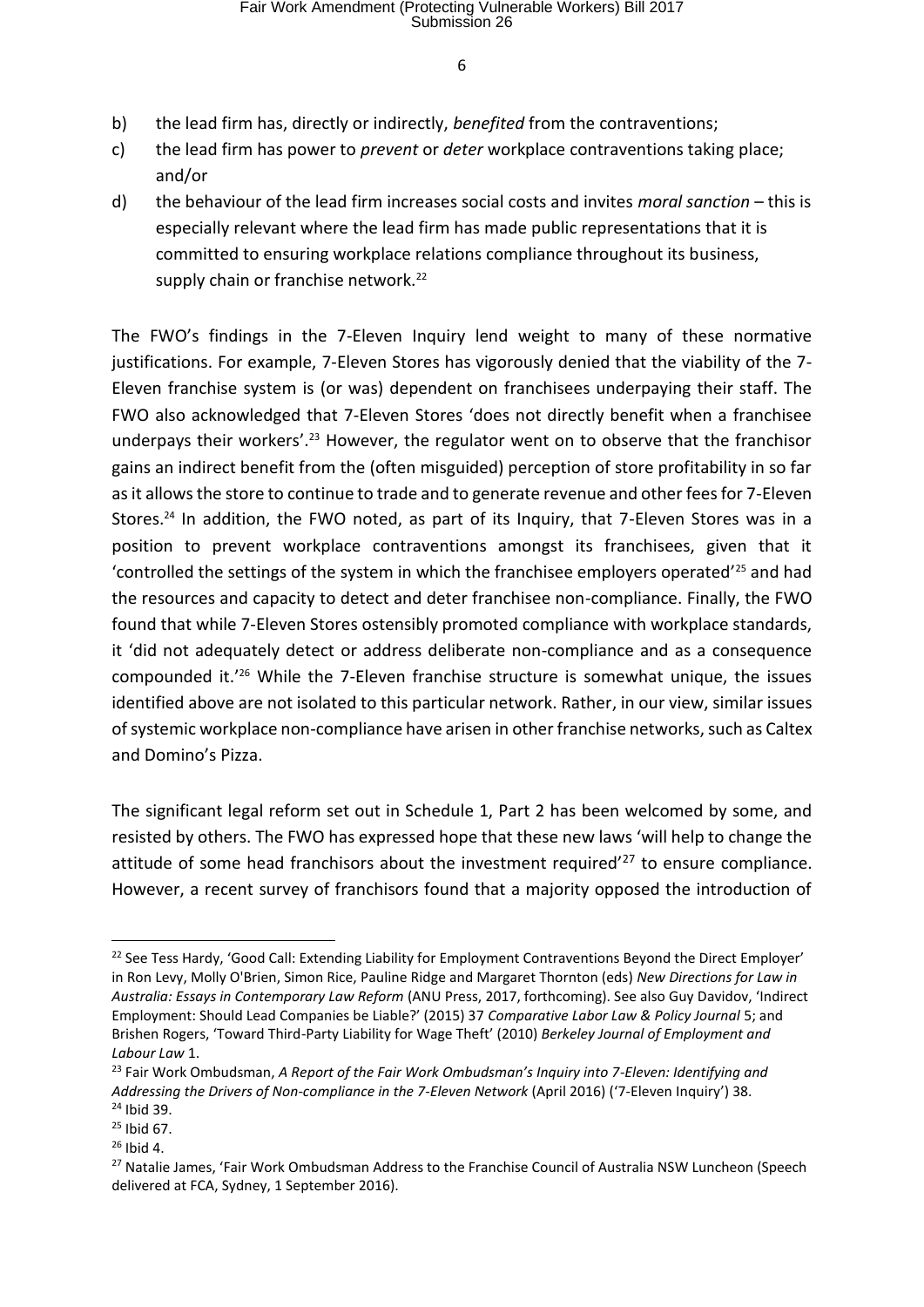'joint responsibility' provisions.<sup>28</sup> Bodies representing employers and franchisors, such as Ai Group ('AiG') and the Franchise Council of Australia ('FCA') have strongly argued that holding franchisors accountable for workplace contraventions committed by its franchisees represents a 'regulatory over-reach',<sup>29</sup> which is both unnecessary and unhelpful. More specifically, it has been claimed that the existing laws relating to accessorial liability are sufficient in addressing the relevant issues of franchisee non-compliance.<sup>30</sup> It has been further contended that the vast majority of franchisors are 'small businesses'<sup>31</sup> and shifting the allocation of risk in franchises will 'negatively impact investment, growth and employment<sup>'32</sup> and lead to the demise of the franchise business model.<sup>33</sup> Instead, it has been argued that leveraging ethical, moral or reputational concerns of franchisors would be more appropriate in addressing worker exploitation within franchises.<sup>34</sup> Finally, the FCA, amongst others, have complained that:

the risk of worker underpayment exists across the economy and commercial relationships create a degree of control from one business over another that may impact on Fair Work Act compliance, yet the Government's Bill targets only franchising.<sup>35</sup>

Before considering the proposed provisions in detail, we wish to address each of these points in turn.

First, as noted above, some have sought to argue that existing accessorial liability provisions of the FW Act are 'adequate'<sup>36</sup> in terms of addressing the compliance problems afflicting franchises. In support of this position, they have pointed to the FWO's successful civil remedy litigation against the franchisor of the Yogurberry chain under s 550 of the FW Act.<sup>37</sup> However, it is important to recognise that the circumstances of this particular case are unique and do not necessarily reflect the typical business format franchise arrangement. As such, the

 $\overline{\phantom{a}}$ 

<sup>28</sup> Lorelle Frazer et al, *Franchising Australia 2016* (Asia-Pacific Centre for Franchising Excellence, 2016) 29.

<sup>&</sup>lt;sup>29</sup> World Franchise Council Joint Declaration, 'Global franchise community urges Australian sector collaboration to avoid regulatory over-reach', 14 March 2017.

<sup>30</sup> See Lorelle Frazer and Maurice Roussety, 'Franchises shouldn't share responsibilities for stuff ups', *The Conversation*, 16 December 2016.

 $31$  It is not entirely clear on what basis this claim is being made i.e. on the numbers of employees or on the basis of revenue. See Franchise Council of Australia, 'Submission by the Franchise Council of Australia in relation to the possible amendment of the Fair Work Act to extend liability to franchisors and parent companies in certain situations' (22 November 2016).

<sup>32</sup> Adam Gartrell, 'Bruce Billson spearheads campaign to water down worker exploitation bill', *The Sydney Morning Herald*, 7 April 2017.

<sup>&</sup>lt;sup>33</sup> Ai Group, 'Fair Work Amendment Bill could discourage investment in franchise businesses' (Media Release, 1 March 2017).

<sup>34</sup> Lorelle Frazer, '7-Eleven fallout: what are the moral obligations on franchisors?', *The Conversation*, 10 September 2015.

<sup>&</sup>lt;sup>35</sup> Franchise Council of Australia, 'Government's well-meaning on 'vulnerable workers' but misses the mark' (Press Release, 1 March 2017).

<sup>&</sup>lt;sup>36</sup> FCA Submission 2016, above n 31, 2.

<sup>&</sup>lt;sup>37</sup> Ibid: and Frazer and Roussety, above n 30.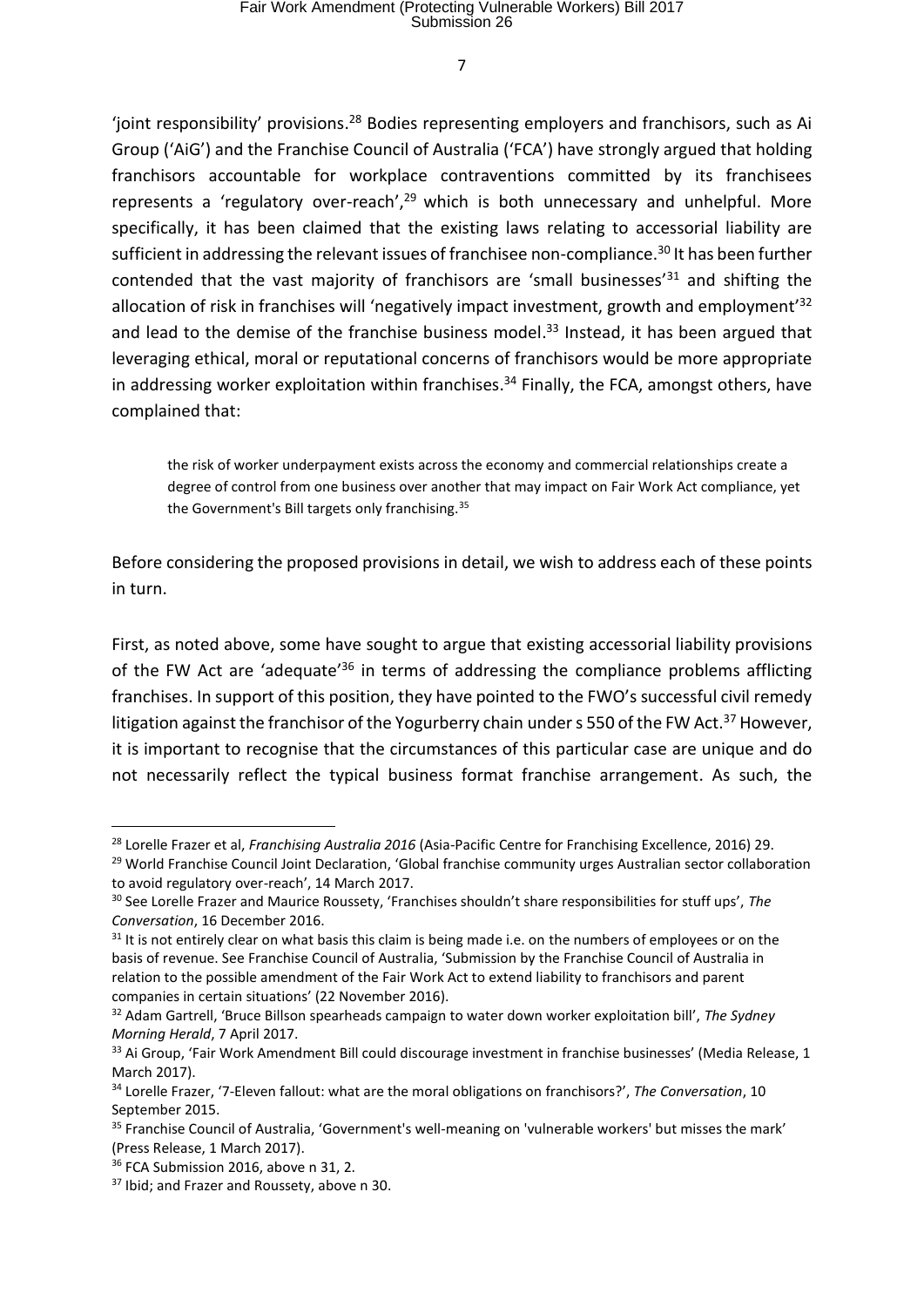decision is therefore confined to its facts. More specifically, in the Yogurberry litigation, the putative employer entity (i.e. the franchisee which operated the relevant store and employed the Korean backpackers at the time) and the head franchisor were part of a complex group of companies controlled by various members of the same family.<sup>38</sup>

This corporate nexus, overlaid with close family connections, is not generally present in the majority of franchise networks. Indeed, where the franchisee is an independent and separate business and not part of the same corporate or familial group as the franchisor, it is much more difficult to establish that the franchisor had the requisite knowledge of the essential elements of the contraventions. Accordingly, it is much more challenging to use the accessorial liability provisions to seek compensation and penalties against the franchisor.<sup>39</sup> These challenges were laid bare in the FWO's comprehensive inquiry into 7-Eleven. In this inquiry, the FWO found that the company holding the license to the 7-Eleven brand in Australia, 7-Eleven Stores Pty Ltd, 'could have done more, and acted earlier<sup>'40</sup> in curbing employer non-compliance throughout its franchise network. However, the regulator ultimately concluded that it did not have sufficient probative evidence to pursue 7-Eleven Stores under the accessorial liability provisions of the FW Act.<sup>41</sup>

One of the problems facing the FWO in the 7-Eleven instance, and more generally, is that a high bar has been set in relation to satisfying the 'requisite knowledge' requirement under s 550(2)(c) of the *FW Act*, particularly with respect to contraventions of modern awards.<sup>42</sup> In particular, there is a need to establish that the accessory had 'actual knowledge' of the essential elements of the contravention. Actual knowledge is said to include 'wilful blindness' but does not generally encompass 'recklessness or negligence'.<sup>43</sup> Further, constructive knowledge is not sufficient.<sup>44</sup>

In the inquiry report, the FWO observed that a number of individuals employed or engaged by 7-Eleven Stores may have had knowledge of, or capacity to access, essential facts relating to the contraventions committed by the franchisees. However, many of these individuals

**<sup>.</sup>** <sup>38</sup> See Fair Work Ombudsman v Yogurberry World Square Pty Ltd [2016] FCA 1290 (2 November 2016).

 $39$  In the latest survey of the franchise sector, it is estimated that the proportion of franchised units held by franchisors was 90 percent. Just over one third of brands (35 percent) are fully franchised, with no company unit ownership. Frazer et al, above n 28, 22. The Domino's Pizza network provides a more concrete example of the division between company-owned units and franchised units. In 2013, the FWO noted that approximately 80% of Domino's stores were operated by franchisees whilst the remaining stores are owned and operated by Domino's Pizza Enterprises Limited. See Fair Work Ombudsman, 'Final Report on the Proactive Compliance Deed between Domino's Pizza Enterprises Ltd and the Fair Work Ombudsman' (July 2013) 4.  $40$  7-Eleven Inquiry, above n 23, 67.

<sup>41</sup> *FW Act*, s 550.

<sup>42</sup> *FW Act*, s 45. See, eg, *Fair Work Ombudsman v Devine Marine* [2015] FCA 370; and *Potter v Fair Work Ombudsman* [2014] FCA 187; *Fair Work Ombudsman v Mhoney Pty Ltd & Anor* [2016] FCCA 2959. <sup>43</sup> *Keller v LED Technologies Pty Ltd* [2010] FCAFC 55.

<sup>44</sup> *Giorgianni v The Queen* (1985) 156 CLR 473; *Young Investments Group Pty Ltd v Mann* (2012) 293 ALR 537, 541.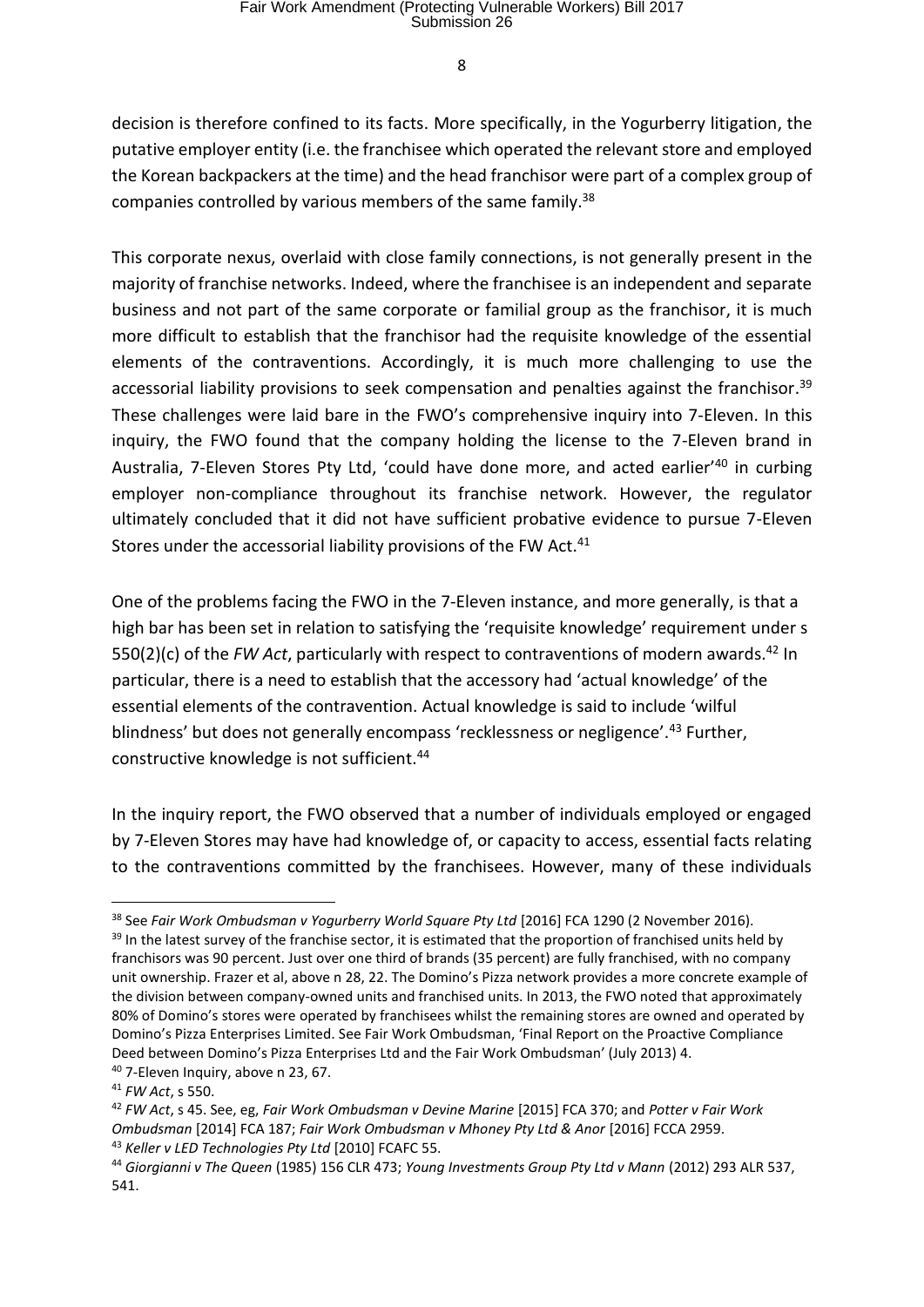were unwilling to provide evidence to the FWO about their own conduct or the conduct of others.<sup>45</sup> The lack of relevant evidence meant that the FWO believed that it was not in a position to prove that 7-Eleven Stores had been 'knowingly concerned' in the contraventions of its franchisees and therefore unable to institute proceedings against 7-Eleven Stores on this basis. The proposed reforms in Schedule 1, Part 4 may allow the FWO to better address these evidentiary issues, albeit these additional investigatory powers are not without some drawbacks. <sup>46</sup> An alternative way in which to address some of the evidentiary problems facing the FWO – particularly where employment records are absent or inaccurate – is to shift the onus of proof to the alleged wrongdoer.<sup>47</sup>

Addressing the evidentiary issues does not, however, resolve the more fundamental regulatory challenge raised by the accessorial liability provisions. In particular, if liability pivots on whether a lead firm (e.g. a franchisor) was 'knowingly concerned' in a contravention committed by another (e.g. an employer entity), the regulatory framework may not properly address the risk of 'counterproductive liability avoidance'.<sup>48</sup> This is where firms seek to rework their contractual relationships to avoid being held liable for employment contraventions. This may involve reducing (rather than expanding) the extent to which they monitor and direct their franchisees' compliance practices and may contribute to, rather than curtail, worker exploitation in this context. Previous research into third party liability regimes suggests that any regulatory extension must be framed in such a way to avoid the problem identified by the FCA - that is, legislative amendments 'will see a diversion of effort towards avoidance, rather than compliance'.<sup>49</sup> To a large extent, we believe that the duty-based standards imposed under s 558A-558B are designed in such a way to avoid these issues.

Second, as discussed above, it has been argued that the laws may be detrimental to the economy in so far as they threaten the viability of the franchise model. While it is true that the allocation of risk within the franchise arrangement may be recalibrated by the proposed reforms, it is doubtful whether the consequences will be nearly as dire as predicted. The FCA has argued that requiring franchisors to monitor and audit their franchisees' workplace practices would be 'highly likely to undermine the fundamental purpose of the franchise model.'<sup>50</sup> However, this seems to overlook the fact that many franchisors are already engaged in close monitoring of their franchisees in relation to product and service quality.<sup>51</sup> It also

<sup>45</sup> Ibid 72.

<sup>46</sup> See discussion below.

<sup>&</sup>lt;sup>47</sup> For further discussion of this proposal, see Hardy 2016, above n 11.

<sup>&</sup>lt;sup>48</sup> Cynthia Estlund, 'Who Mops the Floor at the Fortune 500? Corporate Self-Regulation and the Low Wage Workplace' (2008) 12(3) *Lewis & Clark Law Review* 671, 692.

<sup>49</sup> Franchise Council of Australia, 'Supplementary Submission to the Minister' (20 February 2017) ('FCA Supplementary Submission') 4.

 $50$  Ibid.

<sup>&</sup>lt;sup>51</sup> Ashlea Kellner, David Peetz, Keith Townsend and Adrian Wilkinson, "We are very focused on the muffins": Regulation of and compliance with industrial relations in franchises' (2016) 58 *Journal of Industrial Relations*  25.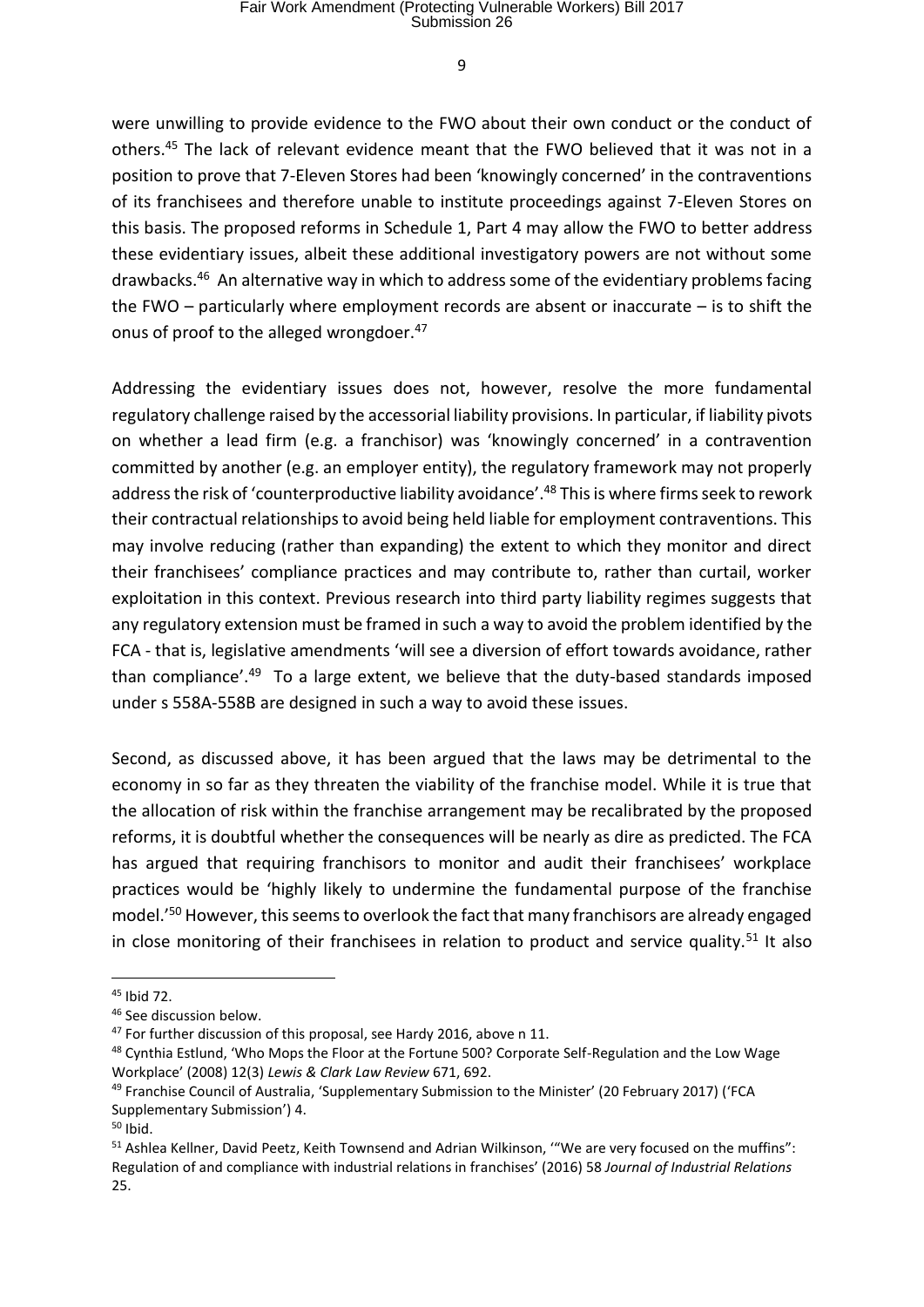appears to underplay a range of other important advantages of franchising over other organisational forms. In particular, franchising offers franchisors 'to grow their business by allowing others to use the model they have developed, within an agreement that allows them to retain substantial control over its use but without the financial risks of significant capital expenditure.'<sup>52</sup>

As noted above, instead of making franchisors legally liable for the workplace misdemeanours of their franchisees, there has been a push to leverage brand and reputational concerns of franchisors in a bid to enhance employer compliance. While there is an important place for voluntary governance mechanisms, there is also growing evidence that these 'softer' tools may not be sufficient in prompting and sustaining franchisor commitment to workplace compliance and effectively tackling systemic underpayment within franchise networks (especially in the absence of any threat of legal sanctions). <sup>53</sup> For example, the FWO's inquiry into 7-Eleven found that the franchisor 'had a reasonable basis on which to inquire and act<sup>'54</sup> into allegations of franchisee non-compliance with employment standards over a five year period, and yet 7-Eleven head office largely failed to take any substantive steps to curb employer non-compliance in this time (at least prior to the public airing of these issues). The fundamental weakness of voluntary initiatives is further underlined by the fact that 7-Eleven head office was specifically invited to participate in the FWO's national franchise program which was designed to leverage the franchise relationship in a way that enhanced employment standards compliance amongst franchisees - but expressly declined to do so.<sup>55</sup>

Following the fallout from the 7-Eleven scandal, the then General Manager of the FCA, Mr de Britt, met with senior executives of the FWO to discuss how the FCA could work more closely with the FWO and ensure that all franchises were not being unfairly 'tarred with the same brush'.<sup>56</sup> At the time of the meeting in late 2015, Mr de Britt apparently expressed confidence that:

FCA members are more than keen to work with the FWO to ensure and promote compliance with workplace laws and give the broader community greater confidence that their commitment to compliance is both sincere and real.<sup>57</sup>

Yet, when the FWO wrote to eight CEOs of franchisor entities inviting them to enter into a 'compliance partnership' with the FWO – only one franchise network ultimately decided to

<sup>52</sup> Parliamentary Joint Committee on Corporations and Financial Services, *Opportunity Not Opportunism: Improving Conduct in Australian Franchising* (Commonwealth of Australia, December 2008) 5.

<sup>&</sup>lt;sup>53</sup> Tess Hardy, 'Brandishing the Brand: Enhancing Employer Compliance through the Regulatory Enrolment of Franchisors' (Paper presented at the Labour Law Research Network Conference, Amsterdam, 25-27 June 2015).

<sup>54</sup> *7-Eleven Inquiry*, above n 23, 67.

<sup>&</sup>lt;sup>55</sup> For further discussion of the National Franchise Program, see Hardy 2015, above n 53.

<sup>56</sup> James 2016, above n 27, 4.

 $57$  Ibid.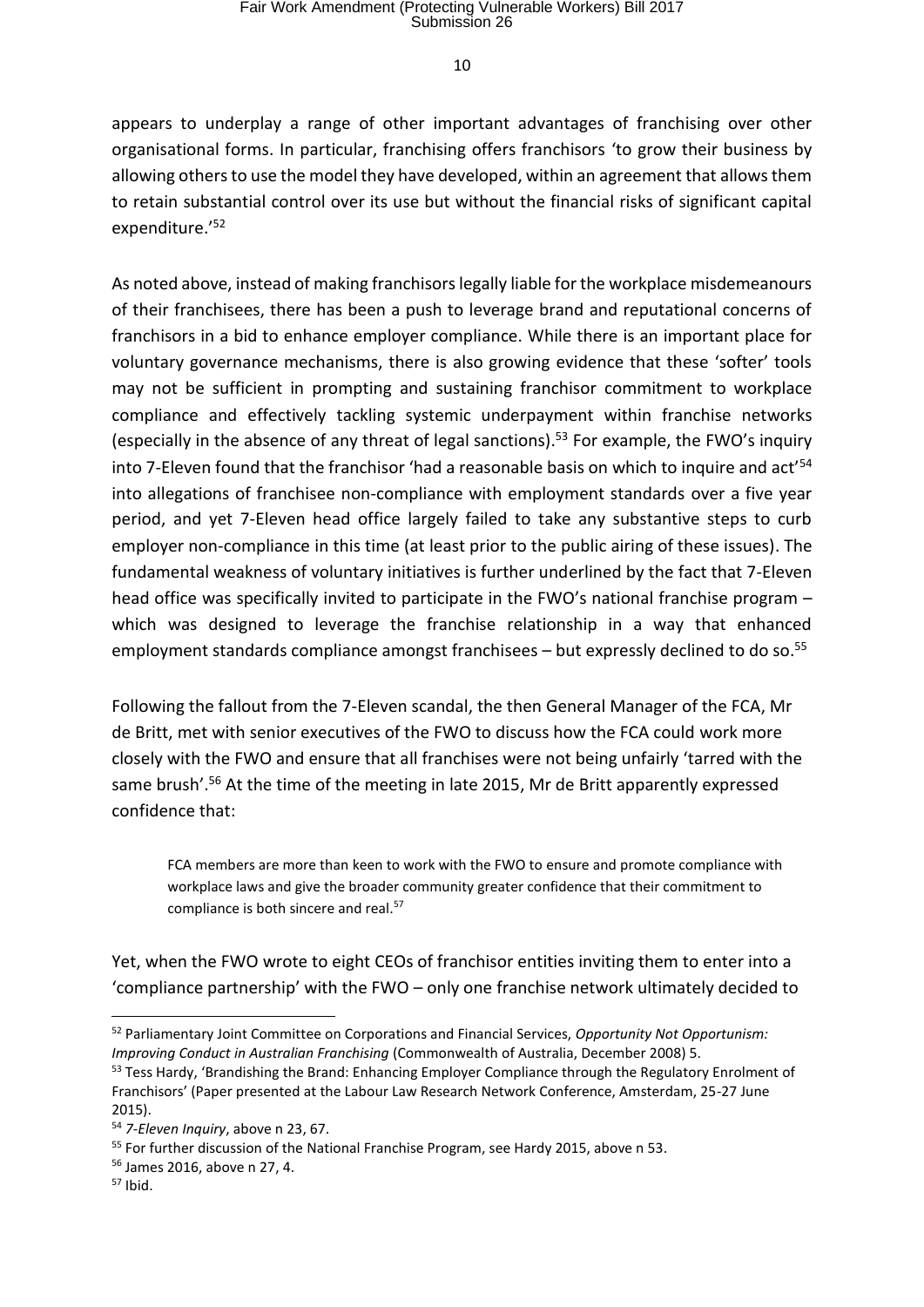engage with the regulator on a serious basis. The remaining seven franchisors either declined or ignored the invitation.<sup>58</sup> Again, this example highlights some of the problems with seeking to rely solely on voluntary or self-regulatory initiatives in the absence of direct incentives or threats to compel or coerce involvement of lead firms in compliance initiatives.

In any event, there is now evidence to suggest that voluntary compliance partnerships may not be as effective in addressing deliberate non-compliance as initially thought. In particular, Domino's Pizza has previously entered into two compliance deeds with the FWO. Under these deeds, the franchisor agreed to undertake a self-audit for delivery drivers and in-store employees, amongst other things.<sup>59</sup> Notwithstanding the franchisor's long-term cooperative relationship with the FWO, and its public commitment to promoting and ensuring workplace compliance amongst its franchisees, serious concerns have now been raised about working conditions and employer compliance across the Domino's network.<sup>60</sup>

The final point we wish to address before considering the proposed provisions is the FCA's complaint that the franchising sector is being 'singled out when many egregious workplace law breaches have occurred in non-franchised structures'.<sup>61</sup> We would tend to agree that there are good reasons, and strong evidence, for capturing other types of fragmented organisational structures and business networks, including complex supply chains and labour hire arrangements.<sup>62</sup> The failure to extend liability to these other lead firms represents a significant gap.

## *Recommendation Two*

In addition to franchise networks and corporate groups, other types of organisational forms (including supply chains and labour hire arrangements) should be captured by Division 4A.

*Specific Comments on Schedule 1, Part 2*

## *Section 558A*

One of the most challenging aspects of this reform is how to confine the potential franchisor defendants in order to ensure that any proposed liability scheme not only remains workable

**<sup>.</sup>** <sup>58</sup> Ibid 4.

<sup>&</sup>lt;sup>59</sup> Proactive Compliance Deed between the Commonwealth of Australia (as represented by the Office of the Fair Work Ombudsman) and Domino's Pizza Enterprises Limited (19 December 2011).

<sup>60</sup> See, eg, Toscano, above n 21.

<sup>&</sup>lt;sup>61</sup> FCA Supplementary Submission, above n 49, 4.

 $62$  For further discussion of these other types of lead firms, see Hardy 2016, above n 11.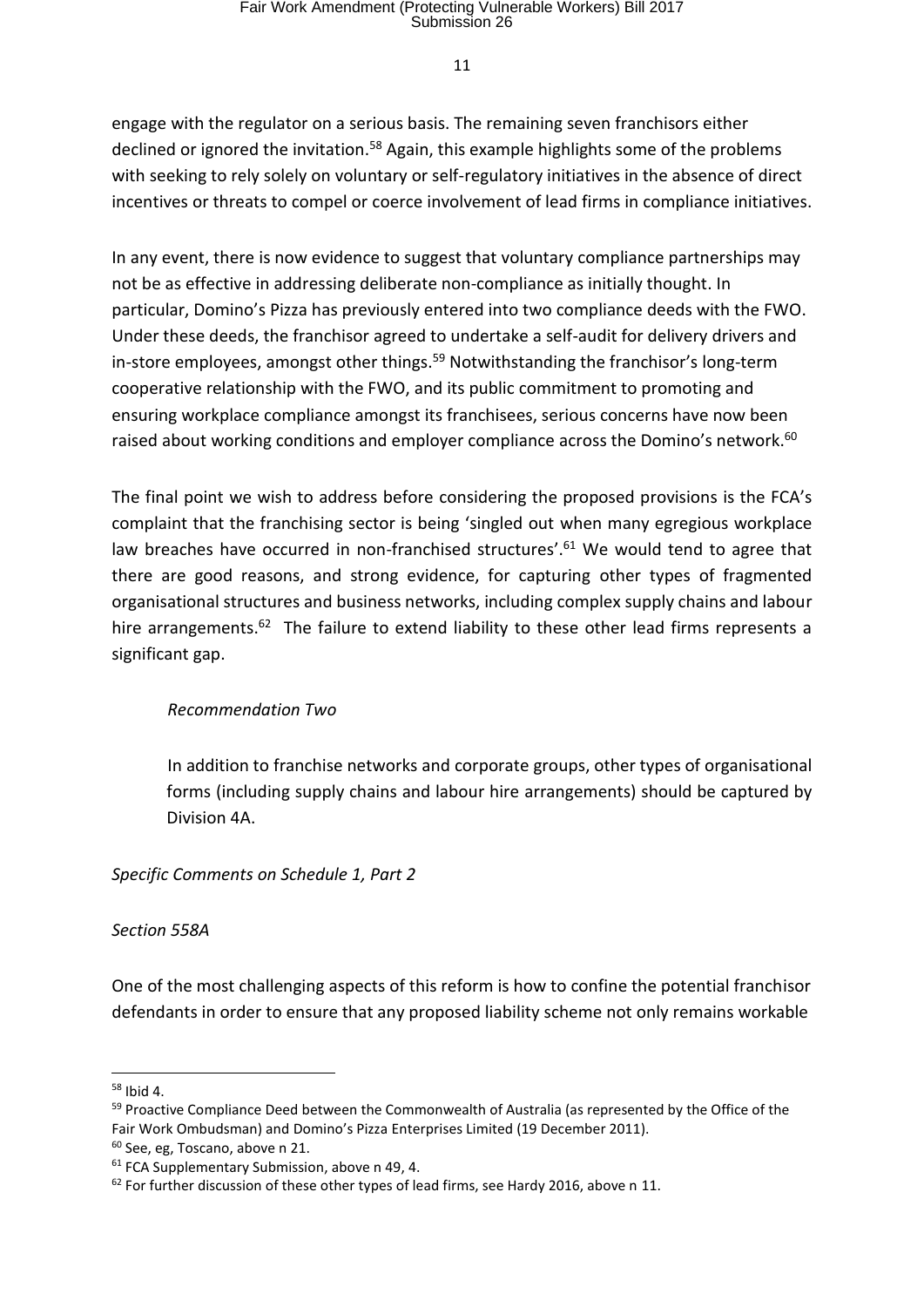in practice, but is best placed to achieve the normative objectives set out in the Explanatory Memorandum. These aims include:

- a) to prevent and deter franchisors and holding companies from operating on 'a business model based on underpaying workers';<sup>63</sup> and
- b) to prompt these lead firms to do more 'to protect vulnerable workers employed in their business networks.'<sup>64</sup>

Unlike the accessorial liability provisions, which apply to all 'persons' who are found to be 'involved in' the relevant contraventions, the scope and application of proposed s 558A pivots on the definition of 'responsible franchisor entity' and 'franchisee entity'. While the Explanatory Memorandum suggests that the definition of 'responsible franchisor entity' is generally consistent with the approach taken under the Franchising Code of Conduct, 65 it appears that this is not strictly the case.

Clause 5 of the Franchising Code sets out a very detailed definition of 'franchise agreement' and separately and respectively defines 'franchise system', 'franchise', <sup>66</sup> 'franchisor', <sup>67</sup> 'franchisee', 'master franchise', 'subfranchisor', 'associate' and 'interest in a franchise' in clause 4. In our view, the definitions of key terms used in the Franchising Code provide greater clarity and certainty than the proposed definitions of 'franchisee entity' and 'responsible franchisor entity' in s 558A(1)-(2). In particular, the Franchising Code expressly contemplates and provides for a range of multi-level franchises, as well as franchises which operate through complex corporate groups.

The other critical limit placed on the scope and application of these provisions is that in order for a person to be characterised as a 'responsible franchisor entity', it must be proved that the person 'has a significant degree of influence or control over the franchisee entity's affairs'.<sup>68</sup> The Explanatory Memorandum makes clear that the term 'affairs' is not defined but is intended to be read broadly, and is not limited to particular aspects of a franchisee's

<sup>63</sup> Explanatory Memorandum, Fair Work Amendment (Protecting Vulnerable Workers) Bill 2017 (Cth) ('Explanatory Memorandum') 6.

 $64$  Ibid.

<sup>65</sup> The Franchising Code of Conduct is set out in Schedule 1 of the *Competition and Consumer (Industry Codes – Franchising) Regulation 2014* (Cth).

 $66$  Section 4 of the Franchising Code defines 'franchise' to include the following: a) the rights and obligations under a franchise agreement; b) a master franchise; c) a subfranchise; and d) an interest in a franchise.

 $67$  'Franchisor' is defined as included the following: a) a person who grants a franchise; b) a person who otherwise participates in a franchise as a franchisor; c) a subfranchisor in its relationship with a subfranchisee; d) a subfranchisor in a master franchise system; e) a subfranchisor in its relationship with a franchisee. <sup>68</sup> Vulnerable Workers Bill, s 558A(2)(b).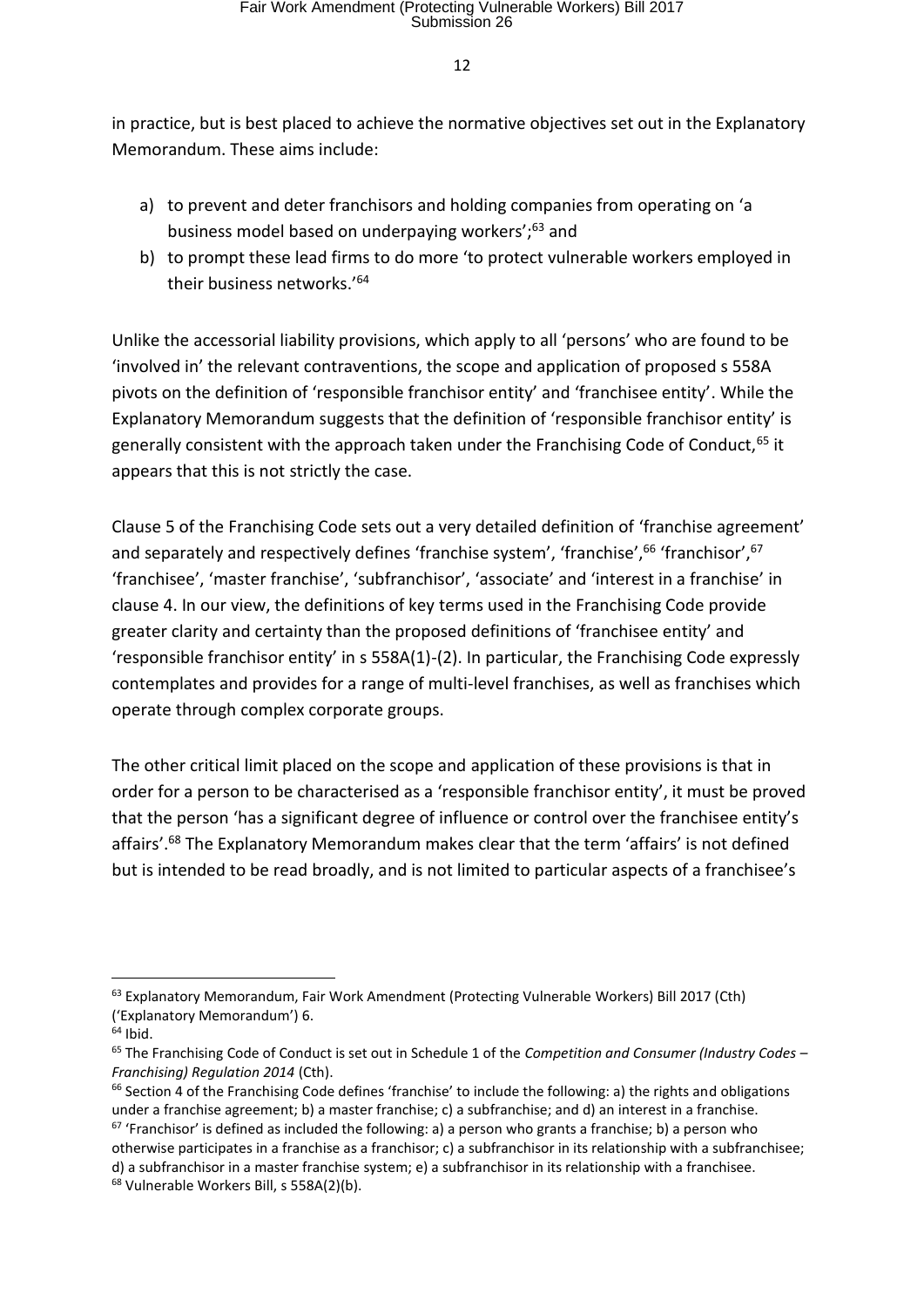operations. Rather, it is intended to include involvement in the franchisee's financial, operational and corporate affairs.<sup>69</sup>

This wide definition of control is critical in addressing some of the legal and economic tensions which lie at the heart of franchising relationships. On the one hand, a defining feature of a typical franchising arrangement is the franchisee's legal independence from the franchisor: this contractual disconnect means that the franchisee operates the business at its own peril and generally assumes the commercial risks of doing so. While franchisees may be legally independent from the franchisor, they are economically dependent on these lead firms with franchisors exercising a high degree of control over franchisees' management and trading practices.<sup>70</sup> Indeed, while franchisors frequently claim that they have no influence over the wages that franchisees pay to workers, others have argued that franchisors effectively control wages 'by controlling every other variable in the business except wages'.<sup>71</sup>

#### *Section 558B*

Section 558B(1) represents an important extension of the current laws, and addresses some of the shortcomings of the accessorial liability provisions. In particular, as noted above, s 550 of the FW Act is problematic because of the need to prove that the person had *actual knowledge* of the essential elements of the contravention. In comparison, s 558B(1) allows the court to take into account not only what the responsible franchisor entity (or one of its officers) 'knew' about the contravention of the franchisee entity, but what it (or the officer) 'could reasonably be expected to have known'. In short, the provisions capture not just actual knowledge, but constructive knowledge. The Explanatory Memorandum makes clear that knowledge will be assessed on an objective basis taking into consideration relevant circumstances, including the responsible franchisor entity's knowledge, experience and acumen. By expanding the knowledge requirement in the way proposed, s 558B(1) potentially overcomes one of the most challenging aspects of the accessorial liability provisions as they presently apply to fragmented work arrangements, such as franchise networks.<sup>72</sup> Further, in directing the court to apply a standard of reasonableness – in this subsection and others – the provisions avoid some of the problems generally associated with strict liability provisions.<sup>73</sup>

<sup>69</sup> Explanatory Memorandum, above n 63, 8.

<sup>70</sup> See, eg, Weil 2014, above n 15; Richard Johnstone, Shae McCrystal, Igor Nossar, Michael Quinlan, Michael Rawling and Joellen Riley, *Beyond Employment: The Legal Regulation of Work Relationships* (Federation Press, 2012).

<sup>71</sup> Catherine Ruckelshaus et al, *Who's the Boss: Restoring Accountability for Labor Standards in Outsourced Work* (National Employment Law Project, Report, 2014) 11.

<sup>72</sup> Hardy 2016, above n 11, 105.

<sup>73</sup> Ibid 106.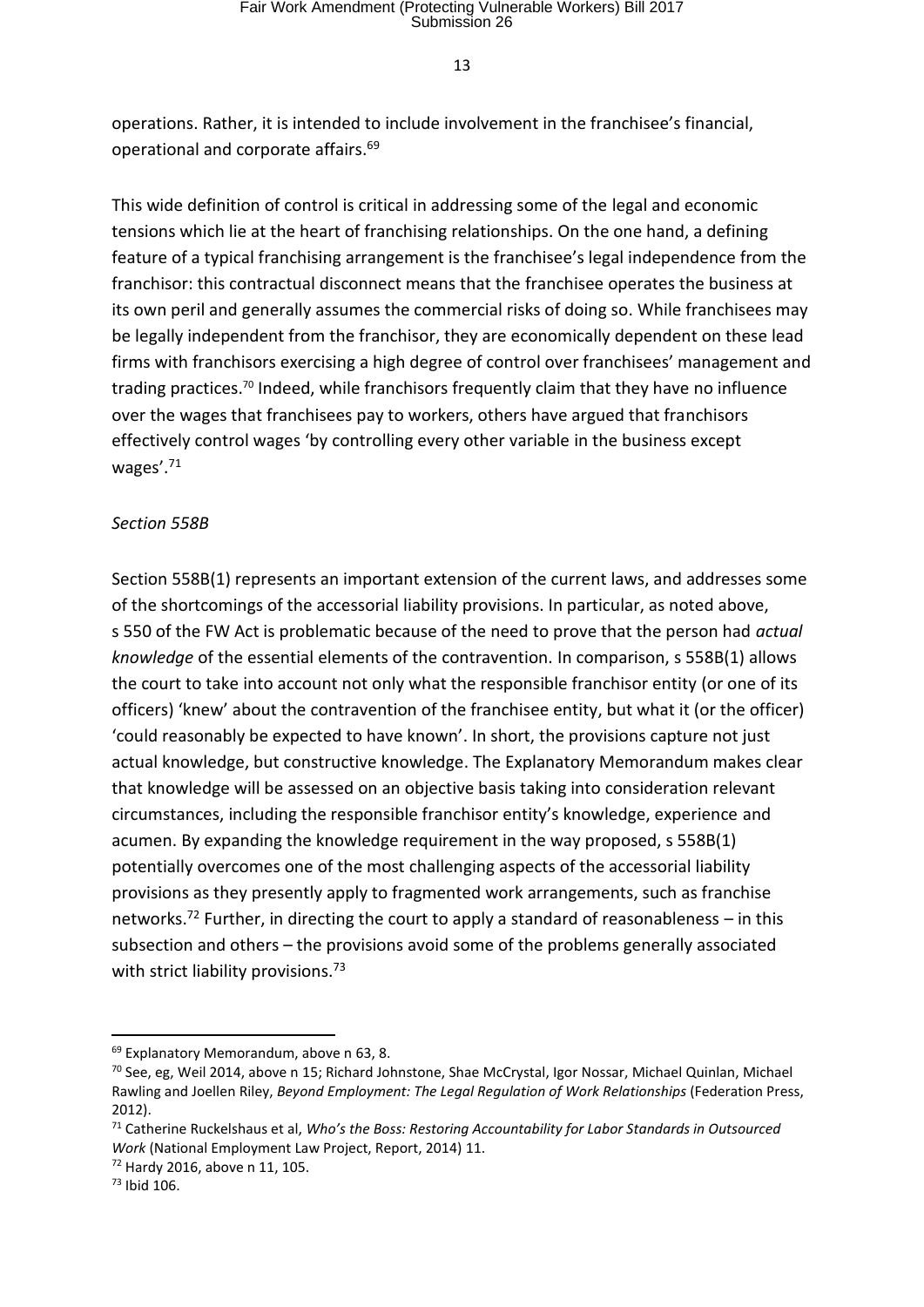The responsibilities placed on franchisors (and holding companies for that matter) is confined in a number of important ways.

First, responsible franchisor entities can only be held liable under s 558B(1) for certain prescribed contraventions of the FW Act by their franchisee entities. The relevant civil remedy provisions include contraventions of modern awards and enterprise agreements and breaches of record-keeping obligations and sham contracting provisions, amongst others. Notably absent is reference to the civil remedy provisions of the FW Act which deal with adverse action. In our view, the relevant provisions which have been prescribed under s 558B(7) strike the right regulatory balance. We note that the FCA has raised concerns about the inclusion of the sham contracting provisions, amongst others. However, in light of various examples of franchisees engaging in sham contracting in a deliberate and routine manner,<sup>74</sup> it is essential that s 558B(7) includes the sham contracting provisions so as to ensure that the franchisor takes an active interest in (and does not turn a blind eye to) dubious contracting arrangements which are designed to circumvent workplace protections.

The second critical way in which these provisions are circumscribed is via the statutory defence set out in s 558B(3). This subsection provides that the person (i.e. a franchisor, a holding company or a relevant officer) will not contravene s 558B(1) or 558B(2) if, at the time the contravention took place, the 'person had taken reasonable steps to prevent a contravention by the franchisee entity or subsidiary of the same of similar character.<sup>'75</sup> In determining whether a person took such 'reasonable steps', the court is directed to have regard to a range of relevant matters, including: the size and resources of the franchise; the extent to which the person had the ability to influence or control the contravening employer's conduct; and any action the person took to inform the employer of the relevant workplace laws and obligations and any arrangements the person had in place for assessing the employer's ensuing compliance with workplace obligations.

This is a non-exhaustive list and therefore the court may take into account any other matter it considers relevant in determining whether the person has taken reasonable steps to prevent the contravention.

By placing broad, positive duties on the franchisor, holding companies and officers, s 558B(3) effectively allows the court to undertake a fact-sensitive analysis which takes into account the full range of circumstances. Imposing reasonable standards of diligence can be more administratively burdensome and less certain than strict liability regimes, however, the great advantage is that courts are provided with sufficient flexibility to adjust the

<sup>74</sup> Adele Ferguson and Sarah Danckert, 'Wage fraud: Pizza Hut franchisees using 'sham' contracts to underpay drivers', *The Sydney Morning Herald*, 23 November 2015; Peter Ryan, 'Pizza Hut Fair Work audit finds delivery drivers underpaid, franchisees breaching workplace laws', *ABC News*, 27 January 2017.

<sup>75</sup> Vulnerable Workers Bill, s 558B(3).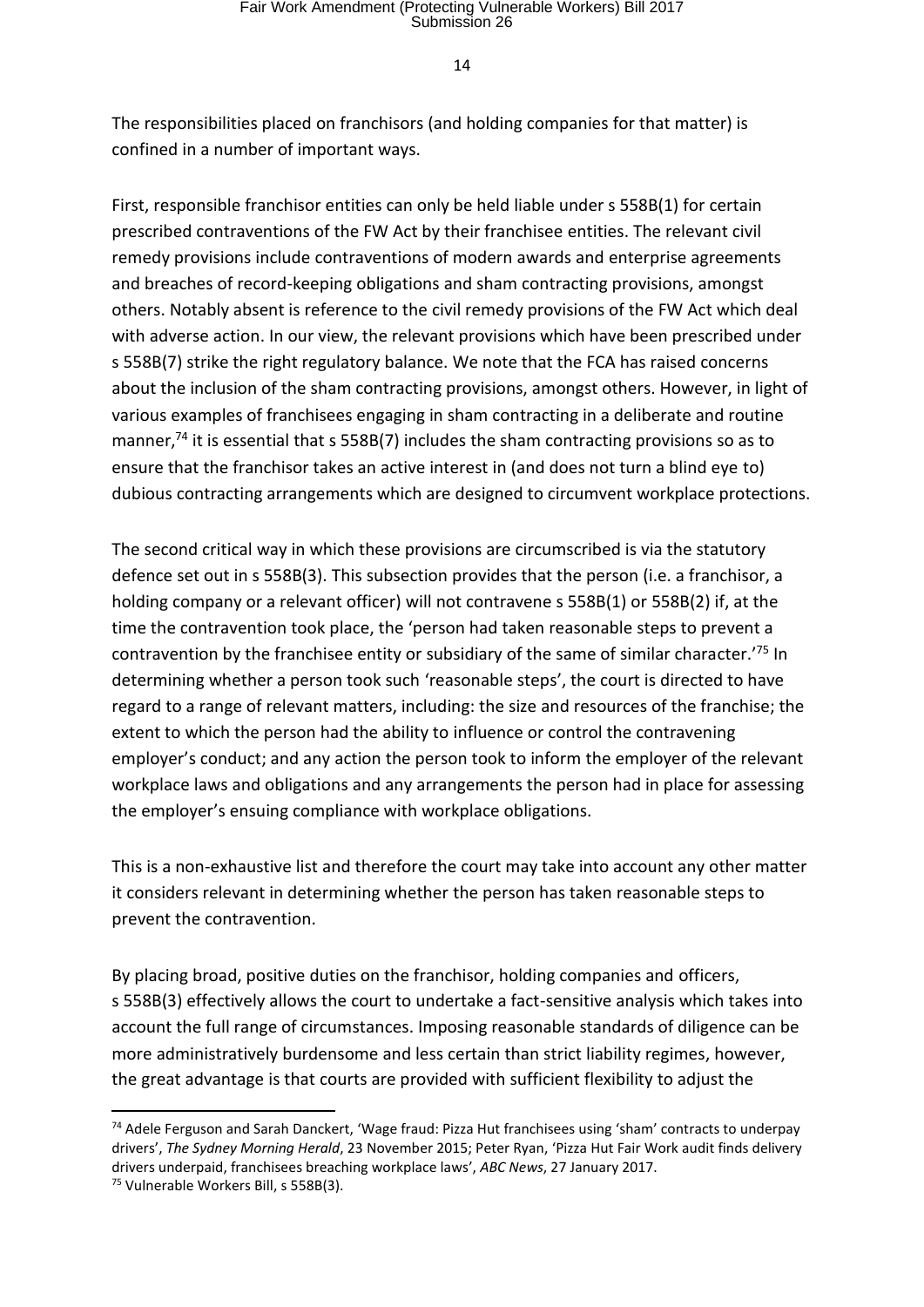liability standard so as to reflect the diversity of franchising arrangements (and corporate structures). This provision is specifically designed to minimise concerns that courts will 'set standards or make assumptions based on the resources of larger [franchise] systems.' <sup>76</sup> It is also designed to promote the right type of liability avoidance on the part of lead firms – that is, by encouraging franchisors and holding companies to do more (not less) in terms of enhancing compliance with workplace laws across their respective business networks.

## *Section 558C*

This section – which allows the franchisor or holding company who has rectified an underpayment to recover those monies from the franchisee or subsidiary who committed the primary contravention – is an important way in which to guard against opportunism on the part of the direct employer. In particular, it has been observed that holding third parties accountable for employment contraventions and absolving the liability of the direct employer 'may create a moral hazard, as primary wrongdoers face decreased incentives to manage risks or comply with the law, knowing that they will not bear the costs.'<sup>77</sup> This provision addresses these issues.

## *Recommendation Three*

To reduce confusion and enhance clarity, the terms 'franchisee entity' and 'responsible franchisor entity' in s 558A should be defined to more closely reflect the definitions of similar terms (such as 'franchise', 'franchisor' and 'franchisee) in the Franchising Code of Conduct.

## *Schedule 1, Part 3 – Unreasonable requirements to make payments*

We welcome the intent of these amendments. They aim to deal with 'cash-back' practices identified in the Fair Work Ombudsman's report into 7-Eleven and the possibility of section 326 of the *Fair Work Act* not prohibiting such practices.<sup>78</sup> This risk of the latter arises from the possibility that two elements of section 326 are narrowly construed: 1) 'requirement' is interpreted as being restricted to legal obligation hence, not extending to unlawful conduct as was evident in the case of 7-Eleven; 2) 'spend' requires expenditure on goods and services and does not extend to bare payments of cash to employers.

<sup>&</sup>lt;sup>76</sup> FCA Supplementary Submission, above n 49, 5.

<sup>77</sup> Rogers, above n 22, 38, citing R Kraakman, 'Third Party Liability' in Peter Newman (ed) *The New Palgrave Dictionary of Law and Economics* (Macmillan Reference, 1998).

<sup>78</sup> 7-Eleven Inquiry, above n 23, 59-60.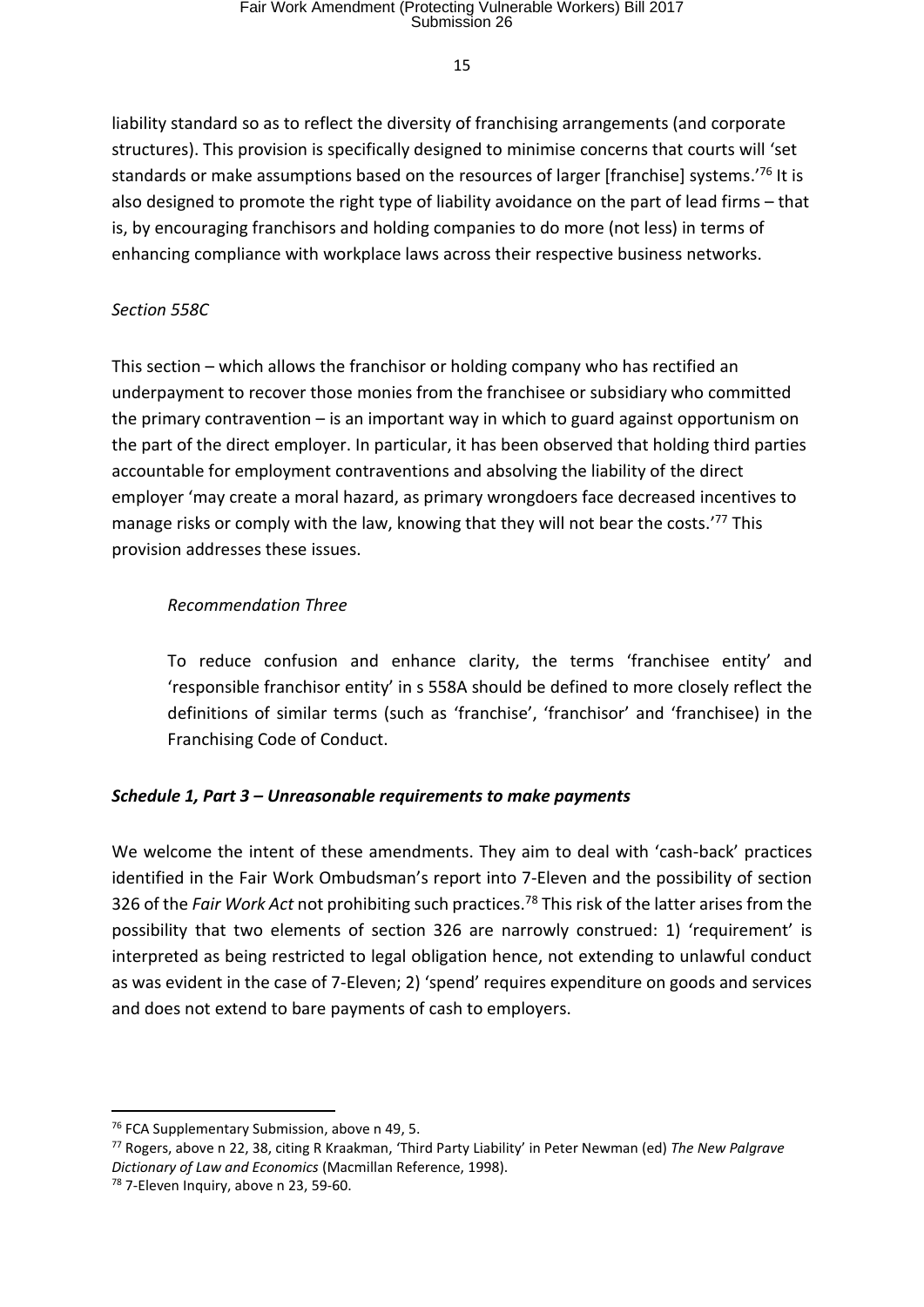While the intent of these amendments is commendable, the amendments as presently drafted fall short in four respects. There is, firstly, no clarification that 'requirement' can extend to unlawful conduct.

Second, there is inadequate clarity as to the meaning of 'unreasonable'. Specifically, the Explanatory Memorandum to the Bill provides that:

89. Asking an employee for 'cashback' so the person can keep their job, or with the sole purpose of undercutting their minimum entitlements under the Fair Work Act, will always be unreasonable and prohibited under section 325(1).

90. Asking an employee for any amount to be spent, or money to be paid, out of the employee's pocket in a way which involves undue influence, duress or coercion, will always be unreasonable and prohibited under section 325(1).

The clarification as to the meaning of 'unreasonable' provided in the Explanatory Memorandum has not, however, been incorporated into the amendments – and should be.

Third, under the amendments, 'unreasonable' payments will only be in breach of section 325 if 'the payment is directly or indirectly for the benefit of the employer or a party related to the employer'. Whilst in practice, this additional requirement of benefit might not matter in most situations, it is wrong in principle – it allows for lawful 'unreasonable' payments that do not meet this requirement of benefit. This requirement should be removed.

Fourth, the scope of the amendments should be extended to prospective employers and employees. This is to deal with the practice of prospective employers extracting payments from 417 visa-holders in return for jobs that will allows these workers to gain a second year work rights visa.<sup>79</sup>

## *Recommendation Four*

Amendments to section 325 of the *Fair work Act* should be changed to:

- Clarify that a 'requirement' can be imposed through unlawful conduct;
- Elaborate on the meaning of 'unreasonable' as provided under the Explanatory Memorandum to the Bill;

**<sup>.</sup>** <sup>79</sup> Fair Work Ombudsman, *Inquiry into the Wages and Conditions of People Working under the 417 Working Holiday Visa Program* (2016) 3-4.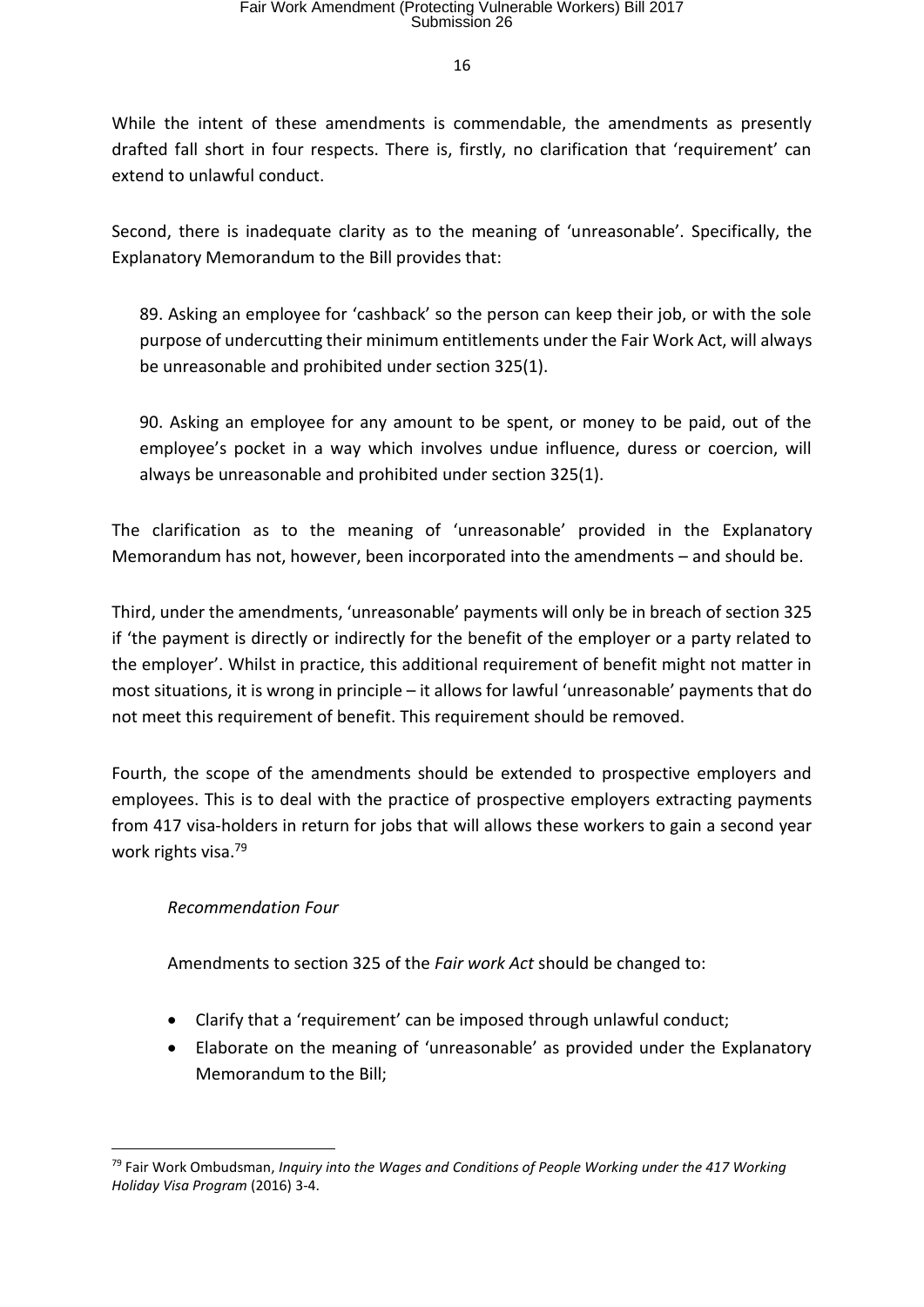- Remove the requirement of benefit for the employer or a party-related to the employer in relation to 'unreasonable' payments; and
- Extend to prospective employers and employees.

## *Schedule 1, Part 4 – Powers of the FWO*

Whilst we appreciate of stronger powers being conferred upon the Fair Work Ombudsman in relation to employers suspected of breaching the *Fair Work Act,* we are concerned that the extension of these powers to *workers* may undermine their legal rights by further inhibiting the provision of information by workers to the Ombudsman.

Workers may not voluntarily provide information to the Ombudsman for fear they may be subject to the coercive powers proposed by these amendments. This is a particular acute risk for temporary migrant workers who have worked in breach of their visas (or perceive themselves to be in such breach). This risk was evident in relation to 7-Eleven where the Ombudsman noted that:

Student visa holders working in 7-Eleven stores confirmed a reluctance to report underpayments or cooperate with FWO investigations for fear of being investigated by another government regulator. Some appeared to be breaching visa conditions and not paying correct tax which adds to their reluctance.<sup>80</sup>

If exercised against workers whose legal rights under the *Fair Work Act* have not been respected, these powers can result in the provision of information on breaches by the workers of other laws, notably immigration laws; such information could then be used as the basis of cancelling the visas of these workers. In other words, these coercive powers could result in the provision of information by exploited workers that results in their deportation. This risk, we fear, will worsen the 'culture of complicity' that results in the exploitation of temporary migrant workers (as was found by the Ombudsman in relation to 7-Eleven).<sup>81</sup>

It should be noted here that the provision of the Bill that provides for protection from liability relating to these powers do not prevent such a result (proposed section 712D of the *Fair Work Act*) as they only provide protection in relation to the giving of information, production of record or document and answering of questions. They do not provide protection from liability in relation to the conduct that is disclosed through the giving of information etc.

The provisions relating to use/derivative use indemnity (proposed sections 713(2)-(3) of the *Fair Work Act*) are also unlikely to prevent situations where the provision of information by

<sup>80</sup> 7-Eleven Inquiry, above n 23, 59-47.

<sup>81</sup> Ibid 32.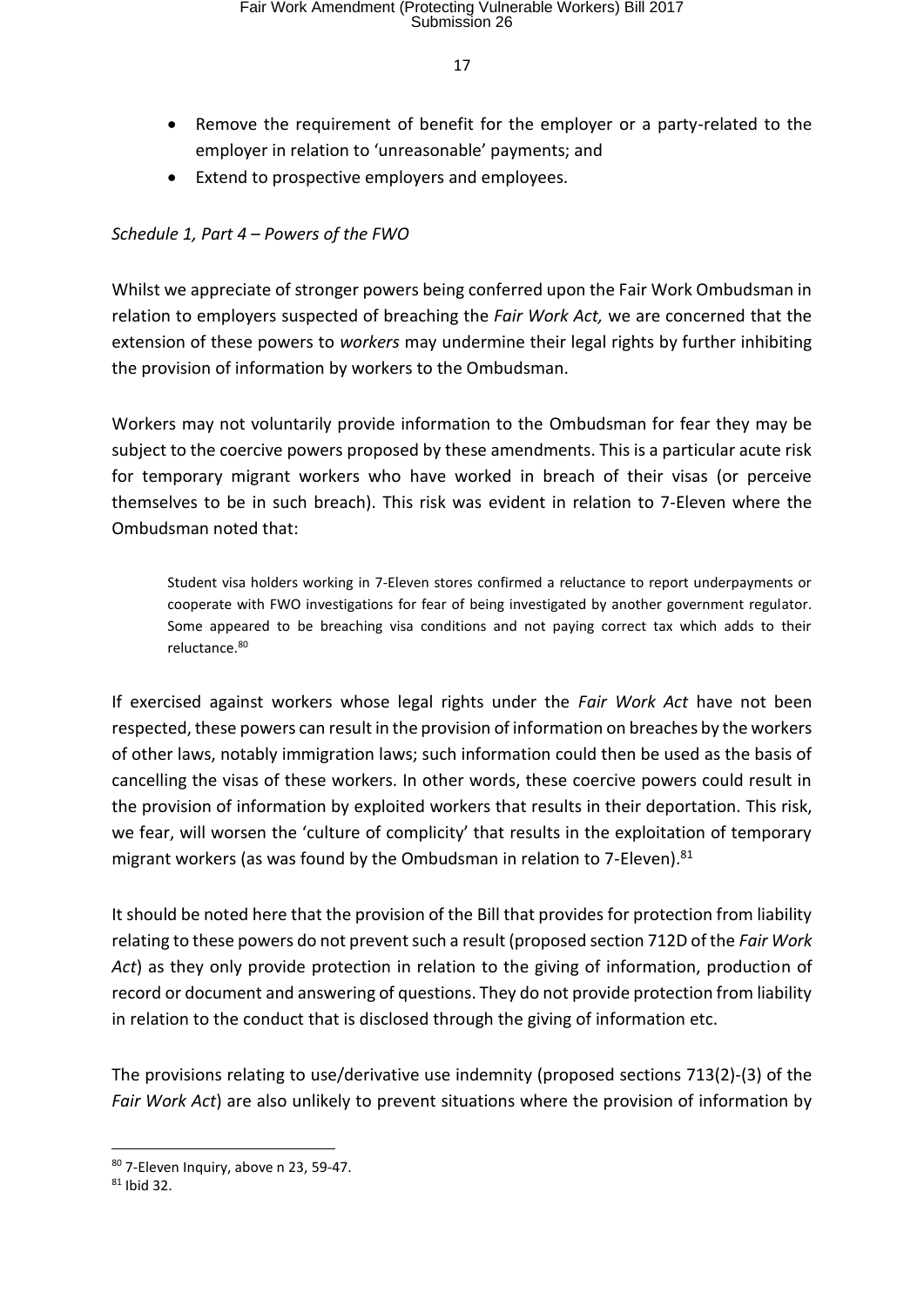exploited workers through the exercise of these coercive powers results in their deportation. This is because these provisions apply only to 'proceedings', usually understood as court or tribunal processes. As such, they will probably not apply to exercise of administrative powers such as the power of the Immigration Minister to cancel visas.<sup>82</sup>

For all these reasons, we recommend that these powers can only be exercised in relation to workers whose rights under the *Fair Work Act* are suspected to have been breached when there are compelling reasons.

## *Recommendation Five*

Part 4, Schedule 1 of the Bill be amended so that the powers it proposes can only be exercised in relation to workers whose rights under the *Fair Work Act* are suspected to have been breached when there are compelling reasons.

## *Vital migration law reforms*

A major shortcoming of the Bill is that it fails to provide for crucial reforms of immigration laws that will reduce the vulnerability of temporary migrant workers. As the Senate report, *A National Disgrace: The Exploitation of Temporary Migrant Workers,* recognised, there are 'structural factors that create the vulnerability of temporary visa workers and predispose them to exploitation'.<sup>83</sup> This includes, as the report acknowledges, 'the draconian consequences under the Migration Act that flowed from a temporary visa worker breaching a condition of their visa'. $84$  It was this appreciation that led the Committee to make Recommendation 24:

The committee recommends that Section 116 of the *Migration Act 1954* be reviewed with a view to amendment such that visa cancellation based on noncompliance with a visa condition amounts to serious noncompliance. The committee further recommends that Section 235 of the *Migration Act 1954* be reviewed with a view to amendment such that a contravention of a visa condition amounts to a serious contravention before a non-citizen commits an offence against the section.<sup>85</sup>

Adoption of this recommendation will go a long way to reducing the vulnerability of temporary migrant workers who breach their visa in the performance work. Another option is the proposal made by Redfern Legal Centre for a new Ministerial Direction under s499 of the *Migration Act 1958* (Cth). This proposal is attached to the submission.

<sup>82</sup> *Migration Act 1958* (Cth) s 116.

<sup>83</sup> Senate Inquiry - A National Disgrace, above n 1, 219; see also 143.

<sup>84</sup> Ibid 211.

<sup>85</sup> Ibid 261.